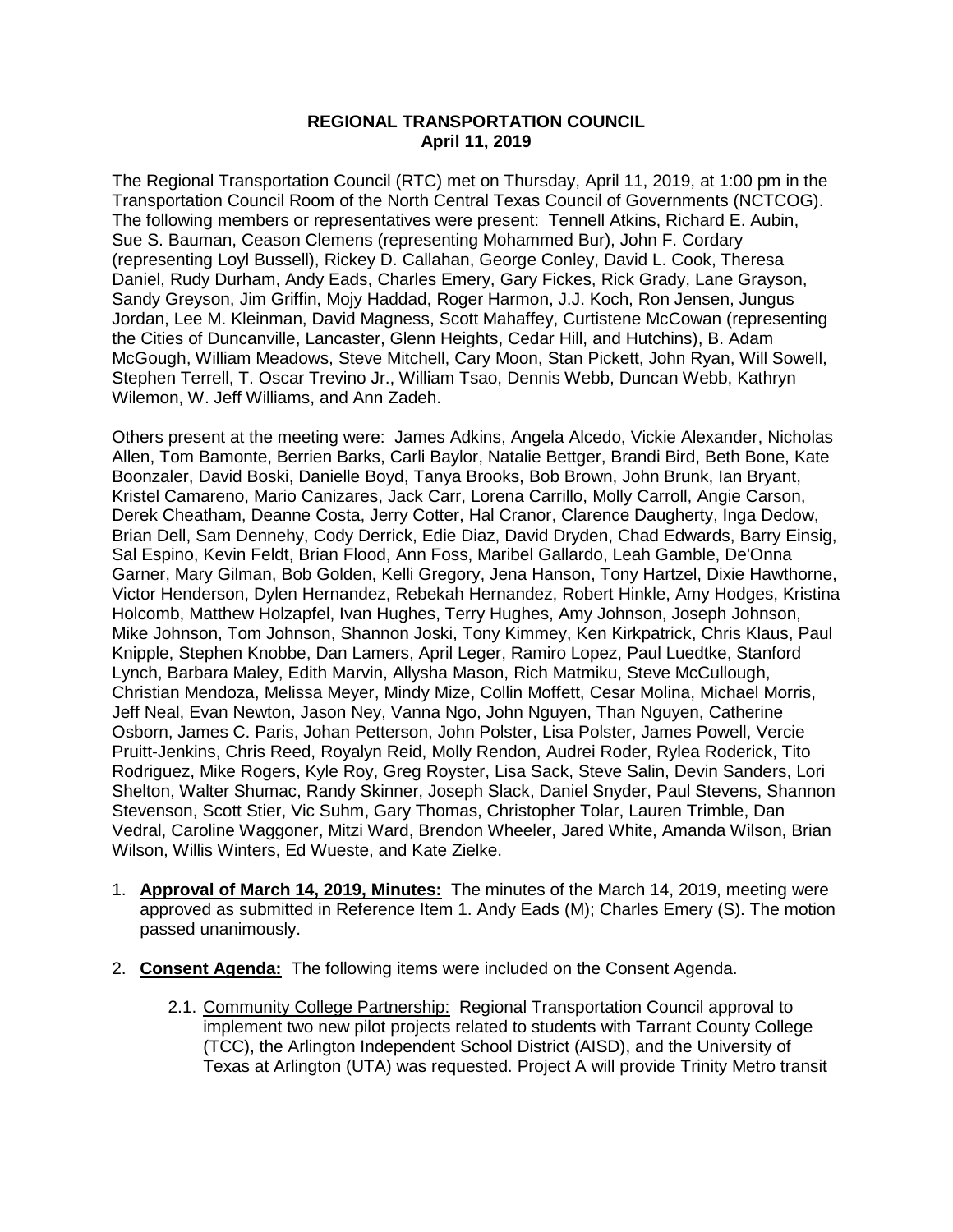passes for all TCC students and Project B will provide transit to the TCC Southeast campus, UTA, AISD, and nearby park-and-ride lots. More detailed information was provided in Electronic Item 2.1.

2.2 Transportation Improvement Program Modifications: Regional Transportation Council (RTC) approval of revisions to the 2019-2022 Transportation Improvement Program (TIP) and the ability to amend the Unified Planning Work Program (UPWP) and other planning/administrative documents with TIP-related changes was requested. May 2019 revisions to the 2019-2022 TIP and February 2019 Modification 2019-0170 were provided as Electronic Item 2.2.1 and Electronic 2.2.2, respectively, for the Council's consideration. These modifications have been reviewed for consistency with the Mobility Plan, the air quality conformity determination, and financial constraint of the TIP.

A motion was made to approve the items on the Consent Agenda. Jungus Jordan (M); Kathryn Wilemon (S). The motion passed unanimously.

3. **Orientation to Agenda/Director of Transportation Report:** Michael Morris reviewed items included in the Director of Transportation report. He discussed the Fort Worth to Dallas Regional Veloweb Trail and the meeting held earlier in the day with mayors from the Cities of Fort Worth, Arlington, Grand Prairie, Irving and Dallas who discussed the accomplishments and next steps for advancing the important regional project to completion that connects Dallas to Fort Worth through Grand Prairie, Irving, and Arlington. Mayors from the Cities of Dallas, Irving, Grand Prairie, and Arlington discussed the vision of the project, the economic development and ecotourism impacts, importance of green space for citizens, and their appreciation for the partnership of the agencies involved. Trinity Metro Chairman Scott Mahaffey discussed the upcoming departure of President/Chief Executive Officer Paul Ballard and his accomplishments at Trinity Metro. Mr. Ballard was unable to attend the meeting, but Chairman Mahaffey shared his appreciation for the support of the Regional Transportation Council (RTC) and other agencies within the region. Michael Morris discussed the Transportation and Stormwater Workshop held prior to the meeting at which North Central Texas Council of Governments (NCTCOG) staff presented upcoming efforts for a partnership initiative to incorporate stormwater infrastructure planning as a component of regional transportation planning. The basic intent of the effort is to incorporate a new approach to planning for stormwater infrastructure in order to prevent the flooding that occurs with continued population growth due to increased stormwater runoff volumes. The partnership will include staff from the Environment and Development Department, the United States Army Corps of Engineers, and other appropriate federal, State, and regional agencies. In addition, he noted that staff has begun briefing members of the congressional delegation and regional federal administrators and have been encouraged by their support. A map outlining the project area was provided in Electronic Item 3.1. He noted that members will be provided additional information in the future. He also noted the recent press releases on US 75 and the AirCheckTexas Program. He added that the AirCheckTexas Program will end in June. NCTCOG staff have worked with the legislative delegation and a bill has been introduced to reinstate a modernized version of the program focusing on air quality and transportation mobility. He reminded members of the recent Gentrification Study completed by staff and encouraged agencies to review the study as part of a comprehensive solution to transportation projects. An announcement for the upcoming Traffic Incident Management Executive Level Course was provided in Electronic Item 3.2. Air quality funding opportunities for vehicles were provided at [www.nctcog.org/trans/quality/air/funding](http://www.nctcog.org/trans/quality/air/funding-and-resources/fundingvehicle)[and-resources/fundingvehicle.](http://www.nctcog.org/trans/quality/air/funding-and-resources/fundingvehicle) In addition, information on upcoming Dallas-Fort Worth Clean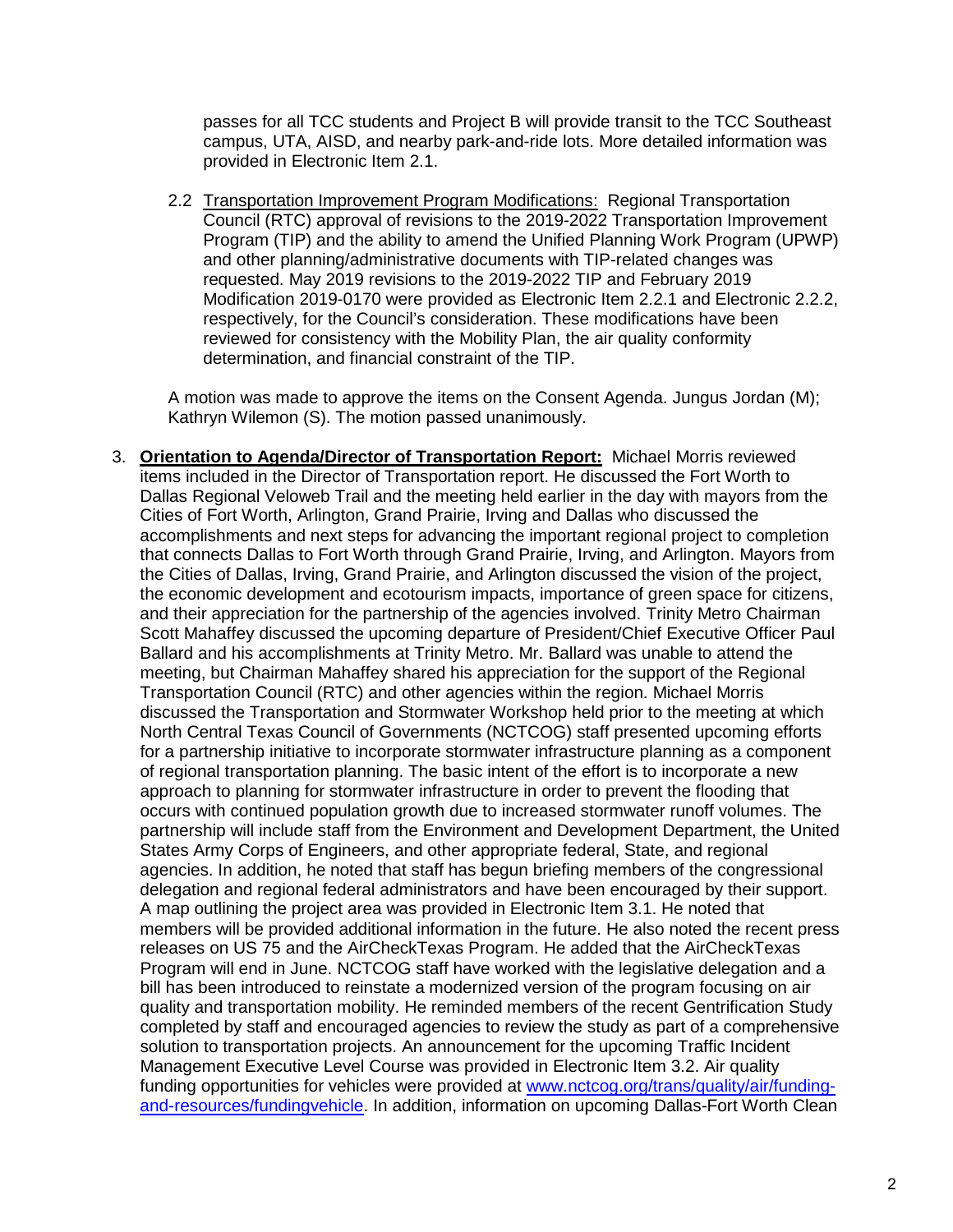Cities events was provided at [www.dfwcleancities.org/dfw-clean-cities-meetings.](http://www.dfwcleancities.org/dfw-clean-cities-meetings) A flyer for the EarthX Transportation-Fleets Workshop scheduled for April 26, 2019, was provided in Electronic Item 3.3, and a 2019 ozone season status report was provided in Electronic Item 3.4. March public meeting minutes were provided in Electronic Item 3.5. An April public meeting notice was provided in Electronic Item 3.6, and Electronic Item 3.7 contained the current Public Comments Report. Recent correspondence was provided in Electronic Item 3.8, recent news articles in Electronic Item 3.9, and recent press releases in Electronic Item 3.10. Transportation partner progress reports were distributed at the meeting.

- 4. **2017-2018 CMAQ/STBG Funding Program: Management and Operations, NCTCOG-Implemented, and Regional/Air Quality Programs:** Brian Dell presented recommendations for projects proposed for funding through the Congestion Mitigation and Air Quality Improvement Program (CMAQ)/Surface Transportation Block Grant Program (STBG) Regional Air Quality and Management and Operations Funding Program. He noted that the Surface Transportation Technical Committee (STTC) and the Regional Transportation Council (RTC) consider extending existing and funding new Management and Operations and Regional Air Quality projects and programs every few years, with the last review completed in 2014 and 2015 for projects funded through Fiscal Year (FY) 2018. In many cases, sufficient carry over funds were available to allow projects to proceed through the end of FY2019, but in some cases Transportation Improvement Program (TIP) action was used to extend projects. The general purpose of the effort is to assign resources for various RTC priorities. In addition, it allows staff to respond to various planning and implementation requests and ensures that projects and programs can continue uninterrupted for the three-year period. The program also focuses on air quality initiatives implemented to meet air quality conformity requirements, which allows projects in the TIP and Mobility Plan the ability to proceed. Efforts generally include three project types: 1) regional/air quality (vanpool, clean air, traffic signal retiming, etc.), 2) management and operations (Mobility Assistance Patrol, transit operations, etc.), and 3) regional projects/programs (aviation, Freeway Incident Management, data collection, etc.). A summary of the proposed funding was highlighted, which includes approximately \$67.4 million in CMAQ, STBG, Regional Toll Revenue, and RTC Local funds for a total of three years. A portion of the requested funding will be used by North Central Texas Council of Governments staff and consultants to implement regional projects and programs with the balance being passed through to other agencies in the region. He noted that blue text indicated changes since last presented which include clarification of project scopes and TIP codes. The list of recommended projects for consideration was provided in Electronic Item 4.1, and details on the funding program were provided in Electronic Item 4.2. A timeline for the effort was reviewed. A motion was made to approve the proposed list of programs and projects to fund through the Congestion Mitigation and Air Quality Improvement Program/Surface Transportation Block Grant Program Regional Air Quality and Management and Operations Funding Program provided in Electronic Item 4.1. Action also included approval for staff to administratively amend the Transportation Improvement Program/Statewide Transportation Improvement Program and other planning documents as necessary. Jungus Jordan (M); Kathryn Wilemon (S). The motion passed unanimously.
- 5. **2017-2018 CMAQ/STBG Funding Program: Assessment Policy:** Michael Morris presented proposed Assessment Policy Program projects to be funded through the 2017-2018 Congestion Mitigation and Air Quality Improvement Program (CMAQ)/Surface Transportation Block Grant Program (STBG) Funding Program. Proposed projects provide an economic development component, with the Regional Transportation Council (RTC) to be repaid over time for at least of portion of its contribution through value capture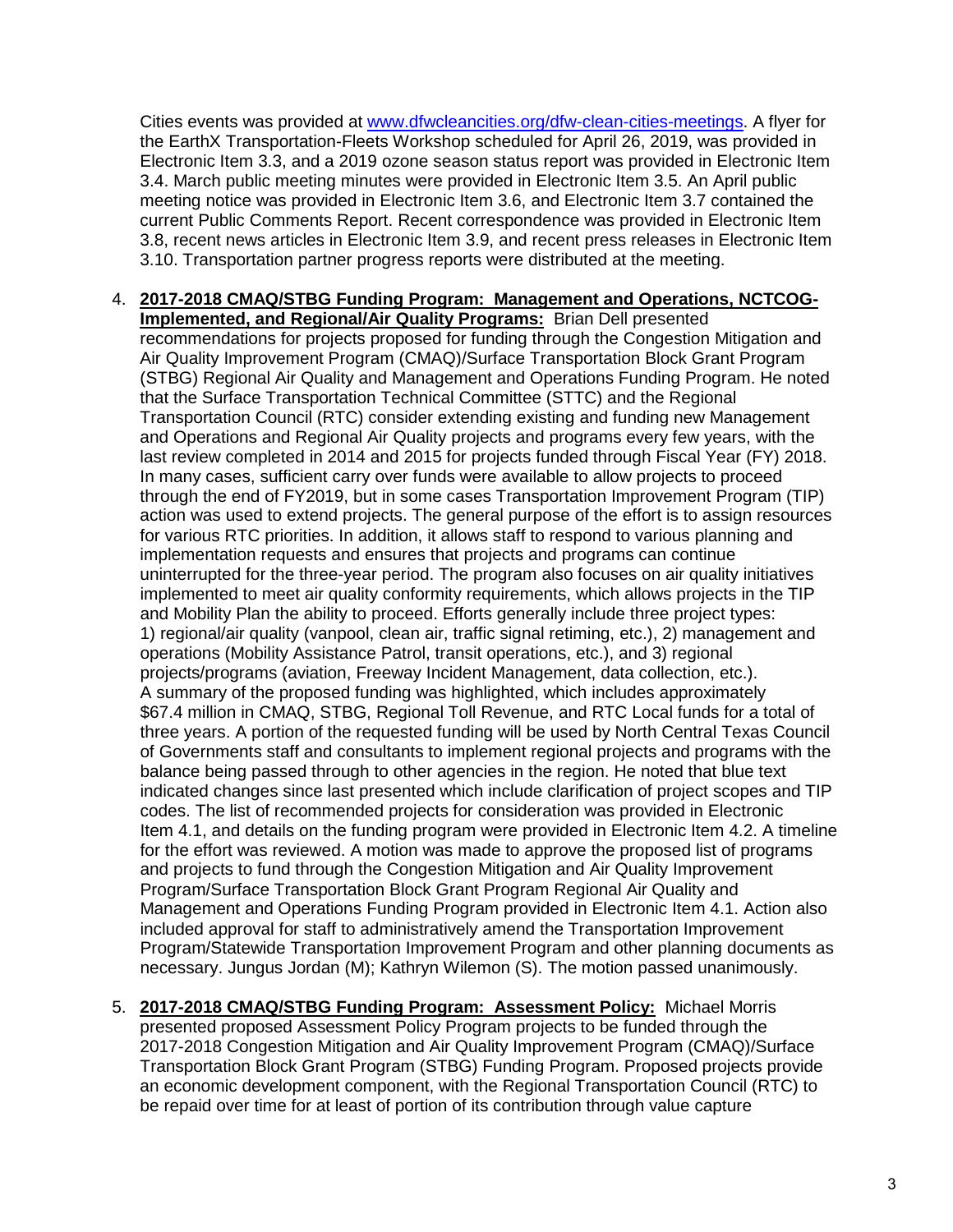mechanisms. The locations of the six projects were highlighted. For the Ferguson Parkway-City of Anna project, staff proposed a grant for engineering funds. A proposal to fund construction will be brought back at a later date, and this proposal will include a repayment component. SH 360 in Grand Prairie is an innovative partnership to partially fund the southbound frontage road near the Riverside development as a grant with the remaining portion to be repaid using Tax Increment Financing. A map highlighting the IH 35W 3C area was highlighted and the implementation of four projects as a system was discussed. One of these projects is the Avondale-Haslet Road/Haslet Parkway/Intermodal Parkway project, which received Better Utilizing Investments to Leverage Development (BUILD) Grant funding. Staff proposed the City of Haslet repay \$6.9 million to the RTC over a proposed 20-year period using a Tax Increment Reinvestment Zone, with the possibility of a TIF or other mechanism. The Butler Housing project is an effort to increase transportation accessibility to the Butler Housing area east of downtown Fort Worth. Residents are being integrated into Fort Worth neighborhoods and the property will be sold and improved by the private sector. Funding will be used for right-of-way acquisition and engineering. Staff will bring a proposal back at a later time for construction funding and this will include a repayment component. For the next project, the City of Dallas made a request to enlarge the area of the project formerly known as the Dallas Central Business District (High-Speed Rail Station Area)/Oak Farms project and rename it as Dallas Priority Zone 1. The amount of funding being requested for this project has been increased since last month to meet planning requirements in addition to the engineering. Staff will continue to inventory projects to be included such as the Southern Gateway Deck Park, the Dallas Zoo, the  $10<sup>th</sup>$  Street Historic District, Methodist Hospital district, the high-speed rail station, and the Dallas Streetcar. In addition, the City is interested in redevelopment zones further east and is prioritizing efforts in the area. The Lake Highlands Station land banking project has been added since the last RTC meeting and is a proposed partnership with the City and Dallas Area Rapid Transit using Regional Toll Revenue funds. There is potential developer interest in the community, and this effort will preserve the land for greater mixed-use densities around the rail station with funds to be reimbursed in the future. Details on the projects proposed for funding were provided in Electronic Item 5.1. Additional information on the funding program was provided in Electronic Item 5.2. Mr. Morris noted that blue text indicated changes since presented at the March RTC and Surface Transportation Technical Committee meetings. Lee M. Kleinman thanked staff for its work with the City of Dallas. He noted that within the City, the Council has directed staff to collaborate to drive its market value analysis that impacts housing, transportation, and economic development to bring up the value of the middle-class housing in the City of Dallas. Broadening the scope from the initial effort discussed at the March meeting will drive the housing plan. Rickey D. Callahan noted that he would be remiss as a representative of southeast Dallas if he did not remind the group that the southeast area of Dallas is locked out in terms of transportation in and out of the area. If jobs are ever to be developed in southeast Dallas County, of which his district is in the middle, he noted that formidable transportation modes must be found to get citizens in and out of the area. He noted that he has been a team player regarding programs and projects for areas throughout the Dallas-Fort Worth region, but that a stalemate remains in southeast Dallas. He added that it is patently unfair and embarrassing and urged the RTC to prioritize southeast Dallas County. Mr. Morris discussed the Priority Zone 1 area and a technical assistance request from the City of Dallas. He noted inside the boundary is an effort to extend Lamar and Riverfront to create direct access through thoroughfare streets and potential economic development over to IH 35E in downtown to give citizens in southeast Dallas an option to travel north. Other options potentially include modern thoroughfare streets with roundabouts or signal timing. He noted that work has been performed, traffic volumes have been introduced to the City, and that North Central Texas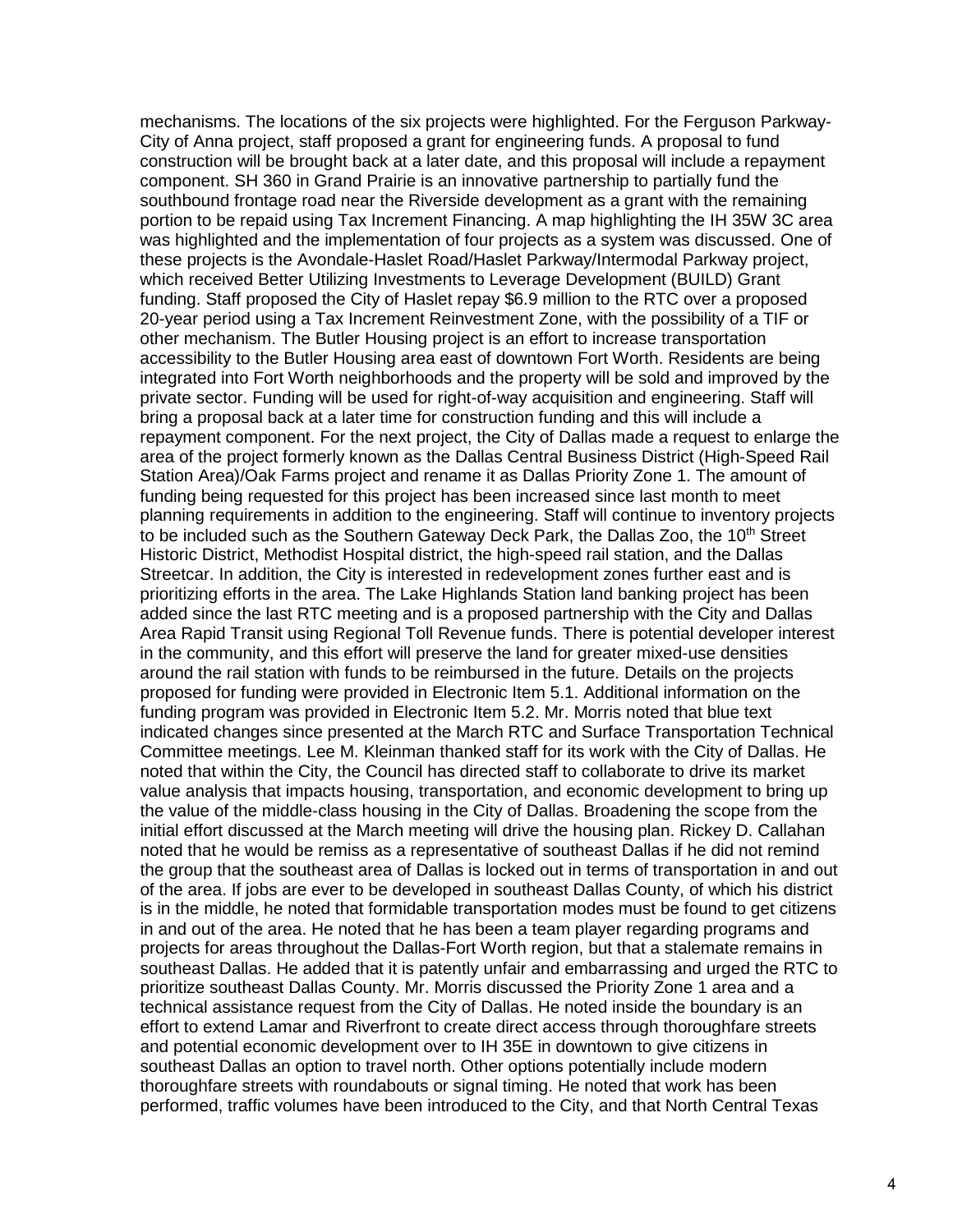Council of Governments staff is waiting for direction from the City. Mr. Callahan requested that the effort be prioritized. He added that he is appreciative of the work staff has done and noted the importance of northbound travel out of southeast Dallas. Mr. Morris noted that if the RTC approves the item, the City would have access to engineering funds to potentially look at next steps, assuming it meets the other requirements set forth by Dallas. A motion was made to approve the proposed list of projects in Electronic Item 5.1 to fund through the 2017-2018 Congestion Mitigation and Air Quality Improvement Program/Surface Transportation Block Grant Program: Assessment Policy Program. Action also included approval for staff to administratively amend the 2019-2022 Transportation Improvement Program/Statewide Transportation Improvement Program and other planning/administrative documents to incorporate the changes. Theresa Daniel (M); Scott Mahaffey (S). The motion passed unanimously.

- 6. **Approval of Funding for Red River Navigation System Feasibility Study:** Michael Morris presented information regarding the Red River Navigation System feasibility study being discussed by the Texas Legislature. In July 2014, the Regional Transportation Council (RTC) was briefed on a potential partnership project to extend the navigable waters of the Red River from Denison, Texas to the Gulf of Mexico. This is of interest to the RTC, who may wish to be part of the planning process due to the potential logistics changes for goods movement. Mr. Morris noted that a bill has come out of the House Committee and is on the local consent calendar. In addition, the bill has been introduced in the Senate. Staff proposed \$500,000 for the effort contingent on Texas Legislature approval of the feasibility study. This would allow for staff to participate in the planning process. Duncan Webb asked what type of funds would be used for the effort. Mr. Morris noted that the \$500,000 would potentially be Surface Transportation Block Grant Program (STBG), Regional Toll Revenue (RTR), or RTC Local funds depending on the eligibility of STBG funds. Lee M. Kleinman noted that he understood RTR funds to be specifically for system development of roadways and that funds should not be used on waterways. Mr. Morris noted that for the purpose of the meeting, STBG funds are proposed and that staff will confirm federal eligibility of the funds for this purpose. If ineligible, RTC Local funds would be used. Curtistene McCowan asked if there was an opportunity that some of the funds could be reimbursed. Mr. Morris clarified that the revenues are not to provide funding assistance, but to allow the RTC to participate in the planning process because of the potential impact to the region. A motion was made to approve \$500,000 for a Red River Navigation System feasibility study contingent on support of the project by the Texas Legislature. Curtistene McCowan (M); Steve Mitchell (S). Andy Eads was opposed. The motion passed.
- 7. **Legislative Update:** Rebekah Hernandez provided a brief overview of federal legislative items. She noted that the Fiscal Year (FY) 2020 appropriations process continues and that Transportation Secretary Elaine Chao recently testified on the United States Department of Transportation budget request to the Senate Appropriations Subcommittee on Transportation. During the hearing, senators' questions mainly centered on the Administration's proposed cuts to Amtrak and the need for a surface transportation bill. In addition, Representative Collin Allred from the region was named Vice Chair of the House Subcommittee on Railroads, Pipelines, and Hazardous Materials. Also, Nicole Nason was confirmed as Administrator of the Federal Highway Administration. Ms. Hernandez also provided an update for the Texas Legislature. Upcoming deadlines occurring over the next few weeks were highlighted, with the last day of the current legislative session on May 27. She noted that overall, little action occurring related to the Regional Transportation Council (RTC) Legislative Program. Regarding the State budget, both the House and Senate have approved their committee substitute versions of HB 1. The House Committee substitute bill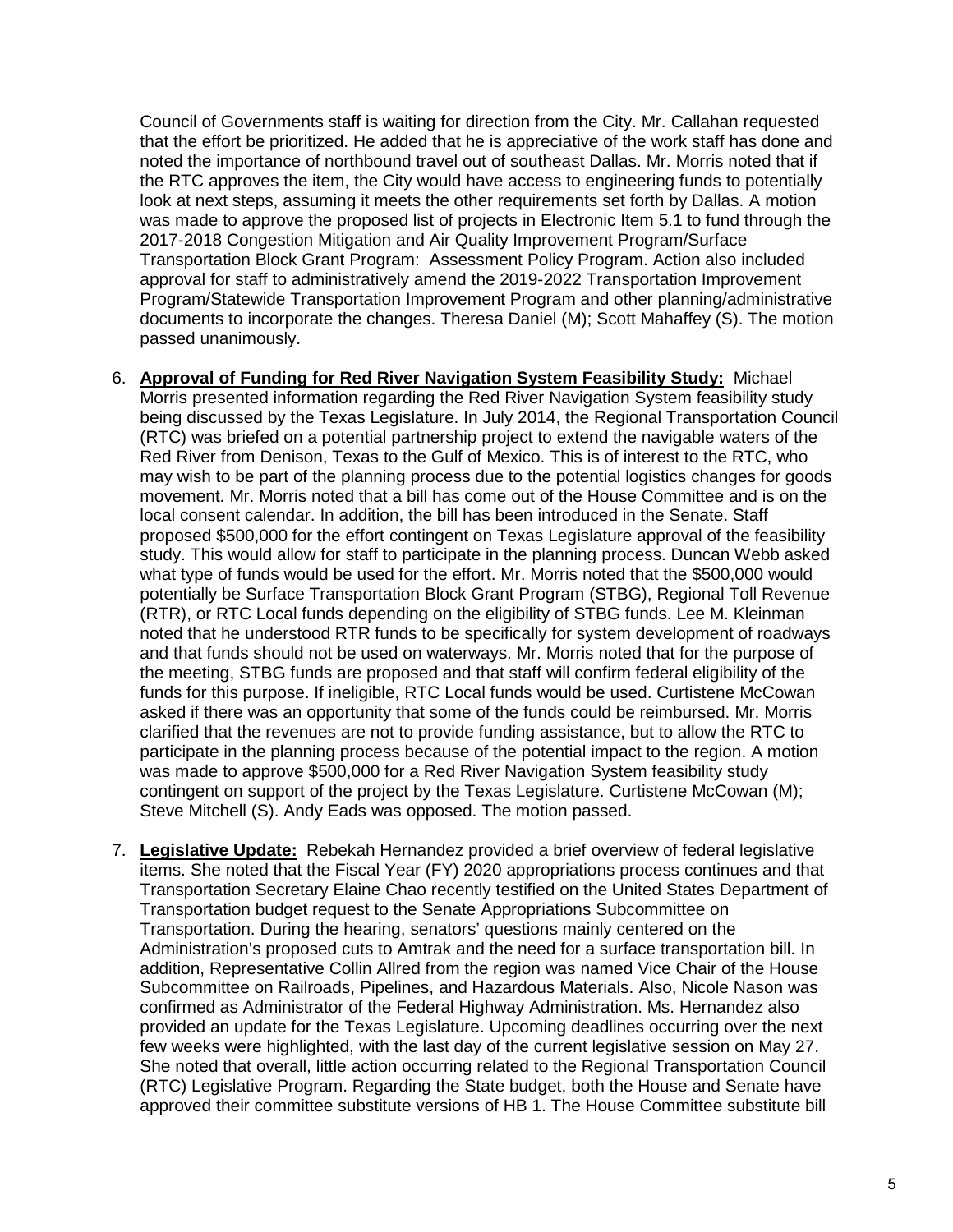totals \$251 billion and includes \$31.1 billion for the Texas Department of Transportation (TxDOT). In addition, there is another \$250 million from the rainy day fund that would fund a transportation infrastructure fund for oil and gas producing counties only. The Senate Committee substitute bill totals \$248 billion and includes the same \$31.1 billion for TxDOT. In addition, the Senate version includes a high-speed rail rider that would prohibit TxDOT from coordinating right-of-way access until there is a final court ruling on eminent domain authority. She noted that the RTC Legislative Program does support a high-speed rail project and that a letter has been sent to the legislative delegation providing support for the project. Related to air quality in the budget, funding is included for the Low-Income Vehicle Repair Assistance, Retrofit, and Accelerated Retirement Program (LIRAP) and Local Initiative Projects Program (LIP) in the House version. For the Texas Emissions Reduction Plan (TERP), equal funding is included in both bills. Ms. Hernandez also highlighted other actions. She noted that during a recent House Transportation Committee hearing many of the high-speed rail and toll bills were sent to new subcommittees on tolling and high-speed rail. However, these subcommittee have not met, and no news has been provided regarding upcoming meetings. Bill topics of interest with action were also highlighted and included a bill that would extend the fees and transfer mechanism for TERP which has passed out of the full Senate. No action has occurred on the AirCheckTexas bill but conversations continue with Senator Watson and the Governor's office. Finally, related to transportation revenue, Senator Nichols has a bill related to the Proposition 1 expiration date. The bill is currently on the Senate intent calendar.

Ken Kirkpatrick provided members an update on a Attorney General opinion request by two State senators, distributed at the meeting in Reference Item 7. The issue is regarding the North Tarrant Express transportation project and requests the Attorney General's opinion on whether the Texas Department of Transportation (TxDOT) has the authority to issue a change order to its current facility agreement. The question has been raised because general Comprehensive Development Authority expired in August 2017. NCTCOG understood and confirmed with TxDOT's Office of General Council that the Attorney General had already weighed in on TxDOT's change order process earlier in the year. NCTCOG staff believes this question has already been answered. The Attorney General previously advised TxDOT that it could use, and the TTC later approved the use of, private activity bonds for IH 35W 3C. No action was requested for this item.

8. **2020 Unified Transportation Program and Regional 10-Year Plan Update:** Michael Morris presented information on the update to the Regional 10-Year Plan, as well as information regarding the 2020 Unified Transportation Program (UTP). He provided an overview of the effort to partner with the Texas Transportation Commission (TTC) for implementation of the projects originally selected to be funded with Category 12, noting that a small portion of the original Category 12 allocation remains unfunded. The Regional 10-Year Plan is a requirement of House Bill 20 and includes projects funded with Category 2 (MPO selected), Category 4 (TxDOT district selected), and Category 12 (TTC selected) funds. Each year, as one year of projects goes to construction, the next year of revenue is included and projects are primarily added to the 10th year. The first Regional 10-Year Plan was approved in December 2016. In August 2017, the plan was updated to ensure that Proposition 1 projects remained fully funded and that the LBJ East project could proceed, and in August 2018 the plan was updated in conjunction with the development of the 2019 UTP. Since that time, the Texas Department of Transportation (TxDOT) has begun development of the 2020 UTP. North Central Texas Council of Governments (NCTCOG) staff has coordinated with the TxDOT districts and has developed a preliminary project listing that includes project revisions and potential new projects. All projects have been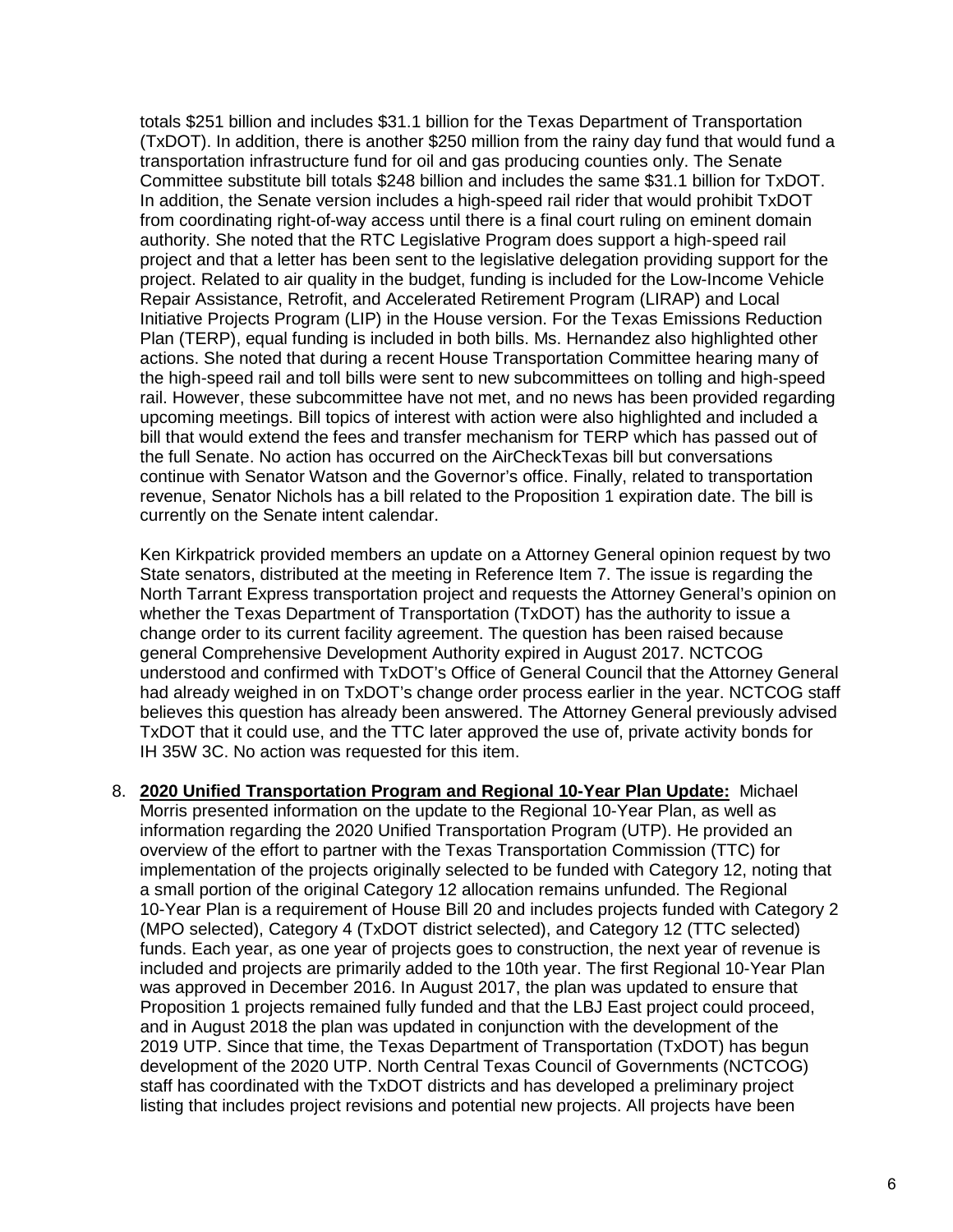scored to identify need and other considerations, and details of the project scoring methodology was provided in Electronic Item 8.3. Overall, the scores are the result of a combination of project need and readiness. Projects proposed for the update were classified into five groups: 1) projects approved by the Regional Transportation Council (RTC) that have also been approved in the UTP, 2A) projects approved by the RTC that have not been approved in the UTP, 2B) projects that are being proposed for the first time for RTC approval, 3) proposed projects that need funding to advance preconstruction activities such as right-of-way acquisition, and 4) projects proposed to be removed from the 10-year Plan project list, funded with other sources, or are future candidates for funding. Regarding corridor preservation, the Texas Department of Transportation has requested that a portion of the funding be added on corridors that may be added to the 10-Year Plan in order for TxDOT to be permitted to begin right-of-way activities. This option has been discussed with all three TxDOT districts in the region. Members were asked to review their entities' projects prior to the request for action. Mr. Morris noted that the majority of changes are updates to cost estimates. Some are a result of clear indication that Category 12 funds will not be used for a specific project, in which cases the revenue source has been updated so that the projects remain funded. The timeline for this effort was reviewed with action proposed for the May RTC meeting. The proposed list of projects was provided in Electronic Item 8.1. Additional information about this process and the proposed next steps related to the Regional 10-Year Plan were provided in Electronic Item 8.2.

- 9. **Mobility 2045 Update:** Kevin Feldt provided an update on progress made towards the implementation of projects and programs in Mobility 2045, approved by the Regional Transportation Council (RTC) in June 2018. Initiatives approved since last year include the Clean Fleets North Texas Call for Projects, emergency funding for Span, performance measures and targets, and applications submitted for the Infrastructure for Rebuilding America Grant funding. He also highlighted initiatives addressing the 2019 emphasis areas. Related to high-speed rail engineering and planning, the Fort Worth to Laredo study has been initiated and procurement has begun on the Dallas to Fort Worth high-speed rail corridor. Transit engineering and planning initiatives include the Cotton Belt and D2 projects, as well as the Midtown Automated Transportation Study and the Community College Partnership pilot program. Related to tolled facilities, the LBJ East project continues to advance and technology efforts include advances on US 75. In addition, initial work has begun on the downtown Dallas Priority Zone 1 and the Oak Farms Dairy transportation initiatives. Mr. Feldt also noted ongoing construction activities underway on SH 360, the Southern Gateway project, the Fort Worth to Dallas trail, and various city Veloweb trail projects. Completed initiatives include the Wise County Transportation Study, the Butler Housing Transportation Study, the North Central Texas Council of Governments Gentrification Report, and the opening of TEXRail. Other project development activities from the Veloweb trail perspective include efforts along the Cotton Belt, IH 35, Trinity Railway Express double tracking, and a stacked rail concept between Fort Worth and Cleburne. Major roadway development activities were also highlighted, as well as areas where continued work is needed. Mr. Feldt noted staff will continue efforts to implement projects and programs contained in Mobility 2045.
- 10. **Title VI Program May 2019 Update:** Ken Kirkpatrick provided an overview of the 2019 update to the North Central Texas Council of Governments (NCTCOG) Transportation Department Title VI Program. Title VI prohibits discrimination on the basis of race, color, and national origin. Various other statues prohibit discrimination on the basis of religion, sex, age, or disability. An additional companion item is environmental justice, which is an administrative directive to federal agencies requiring consideration of the impact on low